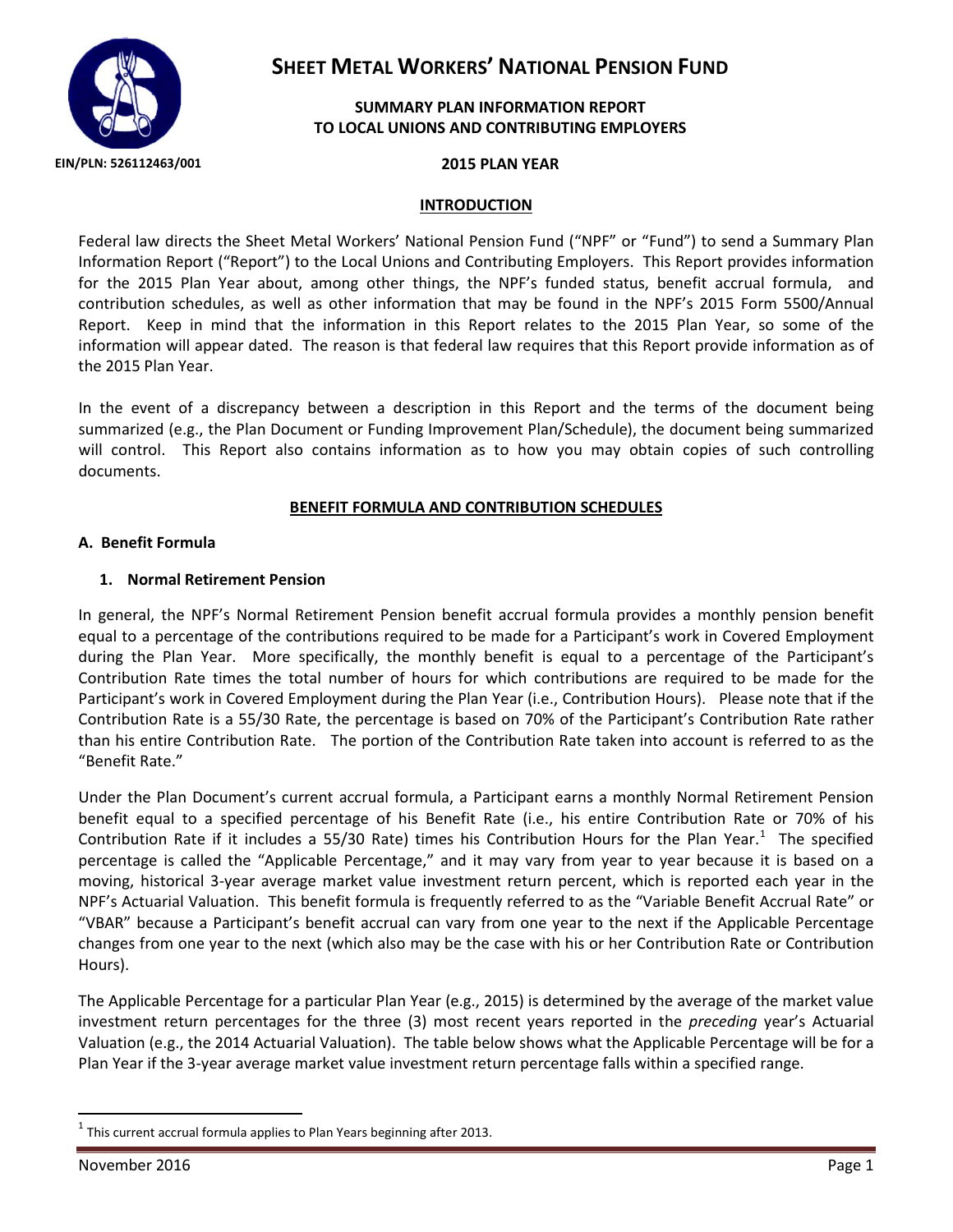| <b>Average Market Value</b><br><b>Investment Return %</b> | <b>Applicable Percentage</b><br>for Normal Retirement Pension Benefit |
|-----------------------------------------------------------|-----------------------------------------------------------------------|
| 10.0% or higher                                           | $1.25%$ *                                                             |
| 8.5% or higher but less than 10.0%                        | 1.00%*                                                                |
| 6.5% or higher but less than 8.5%                         | $0.75%$ *                                                             |
| higher than 0% but less than 6.5%                         | $0.50\%*$                                                             |
| 0% or less                                                | $0\%*$                                                                |

\*If a 55/30 Rate applies, the rate of accrual will be 70% of the amounts listed above. You can find the VBAR Normal Retirement Pension formula under Section 5.03(g) of the current Plan Document, which can be found on the NPF's website at [http://www.smwnpf.org/about-the-fund/plan-documents.](http://www.smwnpf.org/about-the-fund/plan-documents)

The Applicable Percentage for 2015 was 1.25%. This was based on the average of the market value investment return for the three (3) most recent Plan Years reported in the 2014 Actuarial Valuation (2011, 2012 and 2013). The table above shows that because the average market value investment return for 2011 through 2013 was 10.27%, the Applicable Percentage for 2015 was 1.25%. This means that a Participant earned a monthly Normal Retirement Pension benefit equal to 1.25% of the contributions required to be made (*or 70% of the contributions required to be made if the Participant's Contribution Rate is a 55/30 Rate)* for the Participant's hours of work in Covered Employment during 2015 (i.e., 1.25% x Benefit Rate x Contribution Hours for 2015).

# **2. Early Retirement Pension**

A Participant's Early Retirement Pension is based on the amount of his or her Normal Retirement Pension. Under certain types of Early Retirement Pensions (e.g., the 55/30, 60/30 and Age 62 Pensions), the monthly pension benefit is equal to the Participant's Normal Retirement Pension. This is called an unreduced Early Retirement Pension.

Under all other types of Early Retirement Pensions, the Participant's Normal Retirement Pension is reduced to take into account the fact that he or she is under the age of 65 and therefore will be receiving monthly pension payments over a longer period of time than someone who retired at age 65. The extent of that reduction depends on the type of Early Retirement Pension (i.e., the Unsubsidized Early Retirement Pension, Standard Early Retirement Pension, and Special Early Retirement Pension).

The Unsubsidized Early Retirement Pension pays an amount that is the actuarial equivalent of the Participant's Normal Retirement Pension.<sup>[2](#page-1-0)</sup> The other types of Early Retirement Pensions (i.e., the Standard and Special Early Retirement Pensions) have lower reduction factors and therefore pay more than the actuarial equivalent of a Normal Retirement Pension. These are called subsidized Early Retirement Pensions. They cost more money for the NPF (actuarially) because they are paid over a longer period of time but are not reduced to the actuarial equivalent of the same benefit starting at age 65 (i.e., payable for fewer years). Consequently, a larger amount of money is paid over the life of the Participant (and spouse) than if the benefit had not started until after the Participant reached age 65. The type of Early Retirement Pension benefit that a Participant earns while working in Covered Employment depends on: (1) the type of Rehabilitation Plan Schedule that applied to the Participant's CBA when the NPF was in Critical Status; and (2) whether the Participant's CBA provides for any Contribution Rate increases required under the Plan Document and the applicable Option under the NPF's Funding Improvement Plan ("FIP") Schedule.<sup>[3](#page-1-1)</sup> The rules for determining those types of Early Retirement Pension are described in Section

<span id="page-1-0"></span> $2$  The reduction factors take into account that the Participant will receive monthly benefits for a longer period of time, and are designed to make sure that it does not cost the NPF more (actuarially) because it will be paying monthly benefits over a longer period of time than if the Participant retired at age 65.

<span id="page-1-1"></span> $^3$  The Plan Document also provides for a Full Disability Benefit, which is equal to the Early Retirement Pension benefit that the Participant would have qualified for if he or she had attained age 55.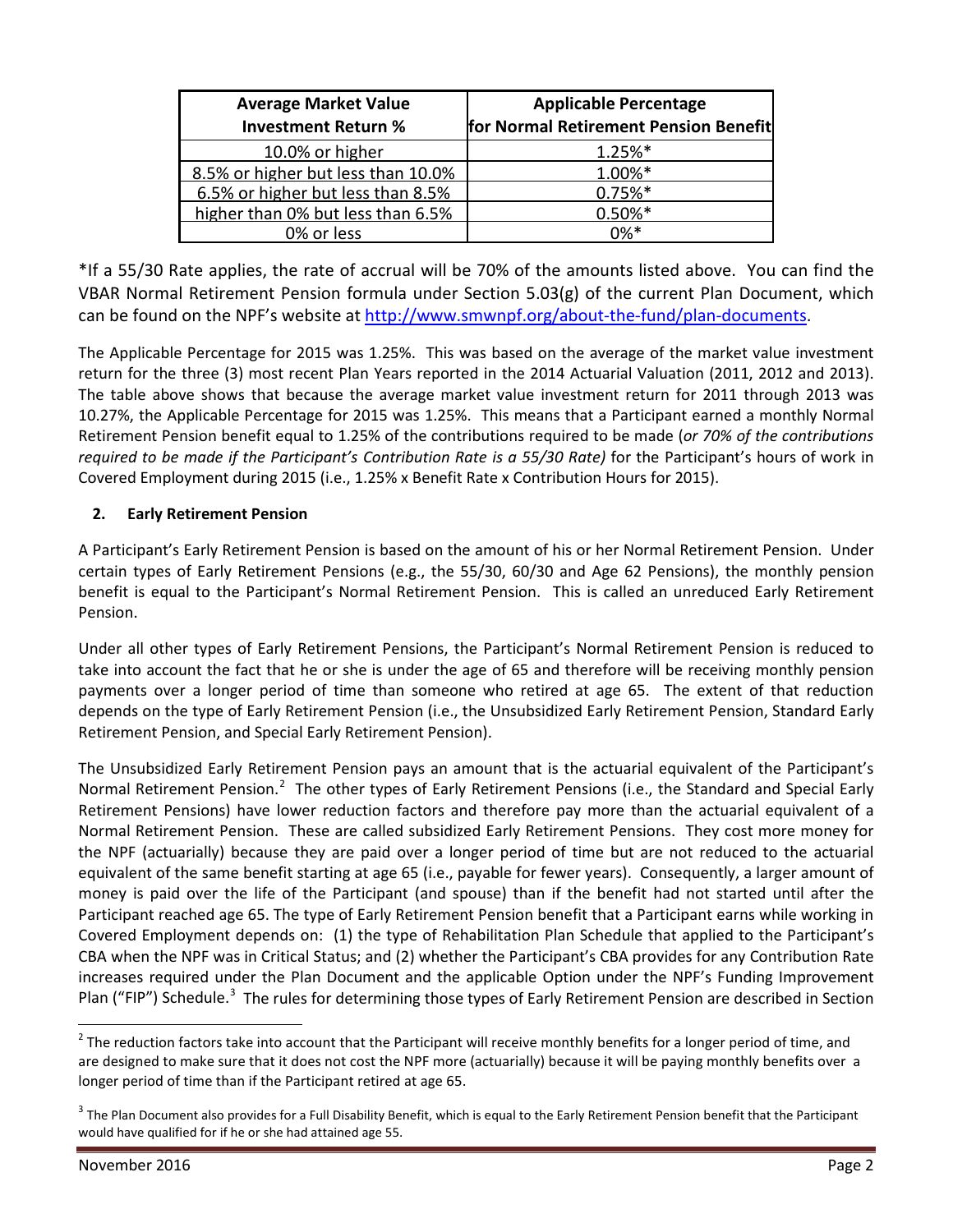5.04 of the Plan Document and the FIP Schedule, and are summarized in the 2014 Summary Plan Description. These documents are available on the NPF's website at: [http://www.smwnpf.org/about-the-fund/plan](http://www.smwnpf.org/about-the-fund/plan-documents)[documents.](http://www.smwnpf.org/about-the-fund/plan-documents)

#### **B. Contribution Schedules**

The Contribution Rate is another essential component of the NPF's Normal Retirement Pension accrual formula, because it determines the Participant's Benefit Rate (part of the equation in the formula described above). If a Participant's Contribution Rate is a 55/30 Rate, his or her Benefit Rate will be 70% of his or her Contribution Rate. In all other cases, the Benefit Rate is equal to the Contribution Rate.

In general, a Participant's Contribution Rate is the amount that an Employer must pay for each Hour of Work that a Participant performs in Covered Employment. That amount is prescribed in the Participant's Collective Bargaining Agreement (or a similar document).

Under the Plan Document (as well as the NPF's FIP and FIP Schedule), there are three (3) contribution schedules (referred to as Options under the FIP Schedule). Under the first schedule (First Alternative Option), the Contribution Rate must be increased by 7% for each Plan Year through 2017. Under the second schedule (Second Alternative Option), the Contribution Rate must be increase by 3.5% for each Plan Year through 2017. The third schedule (Default Option) has no required Contribution Rate increases.<sup>[4](#page-2-0)</sup> For work performed in Covered Employment after 2013, the contribution schedules determine the extent, if any, to which a Participant earns subsidized Early Retirement Pension benefits, as well as certain optional forms of benefits (e.g., 60-Month Certain).

The rules relating to the three contribution schedules summarized above can be found in Section 5.04 of the Plan Document and in the FIP and FIP Schedule (which refers to those contribution schedules as the Default Option, the First Alternative Option, and the Second Alternative Option). Electronic copies are available on the NPF's website a[t www.smwnpf.org.](http://www.smwnpf.org/)

#### **EMPLOYER INFORMATION**

There were 3,830 Employers that were obligated to contribute to the NPF for the 2015 Plan Year. None of those Employers' contributions comprised more than 5% of the total contributions received by the Fund. During the preceding Plan Year (2014), 17 Employers withdrew from the NPF. The aggregate amount of withdrawal liability assessed or estimated to be assessed against those withdrawn Employers was \$2,228,919.

#### **PARTICIPANT INFORMATION**

The number of Participants on whose behalf no contributions were made by an Employer (as an Employer of the Participant) for the 2015 Plan Year was 58. For the 2014 Plan Year, that number was 776, and for the 2013 Plan Year, that number was  $615.^5$  $615.^5$  $615.^5$ 

#### **THE NPF'S FUNDED STATUS**

The NPF was in Endangered Status (also known as the "yellow zone") for the 2015 Plan Year. In order to improve the NPF's funded status, the Trustees adopted a FIP and FIP Schedule. The FIP Schedule contains three (3)

 $\overline{a}$ 

<span id="page-2-0"></span> $4$  As of November 2016, those three contribution schedules remain unchanged, but it is important to understand that they can be changed by the Trustees at any time.

<span id="page-2-1"></span><sup>&</sup>lt;sup>5</sup> These numbers take into account only Participants who's last Contributing Employer had withdrawn from the NPF by the beginning of the relevant Plan Year. Therefore, separated vested Participants and retired Participants of Employers who have not withdrawn are not taken into account.